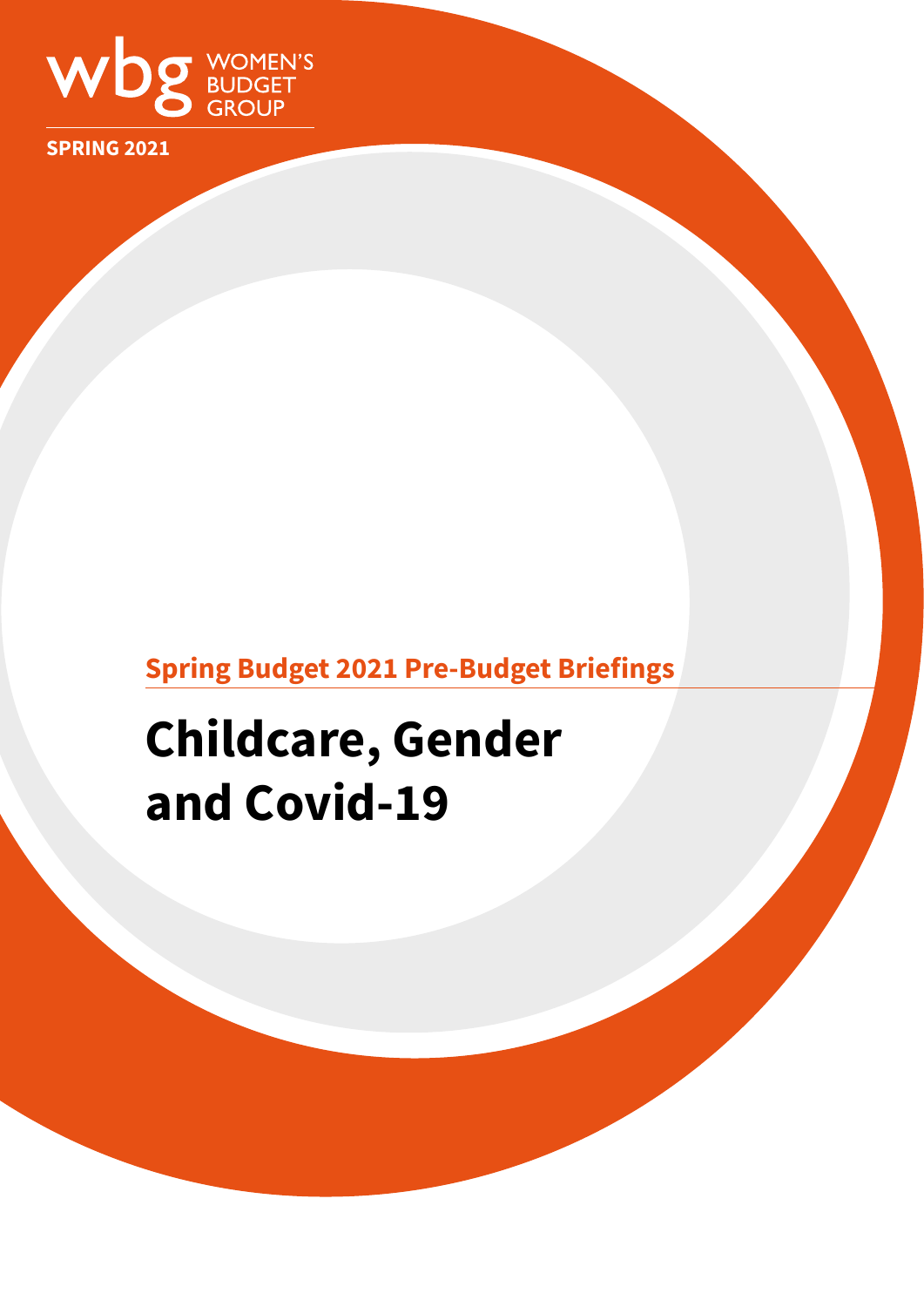

#### **Childcare, gender and Covid-19**

#### *Pre budget briefing from the UK Women's Budget Group*

*The childcare system in England was not fit for purpose and was failing to meet the needs of children, parents, and the economy prior to the onset of the coronavirus pandemic:*

- **Access to high-quality education and care has been severely constrained by income**, with the result that disadvantaged children who would benefit most cannot access such care.
- **Supply was not keeping pace with demand**. Just over half (57%) of local authorities in England had enough childcare for the children whose parents work full-time and just a fifth (22%) had enough for the children of parents working atypical hours.
- **Affordability was a key issue**. Childcare costs were around 30% of the income of dual-earner couples on median incomes and around 20% for 1.5 earner couples.
- **Childcare workers are underpaid**, with one in eight of early years professionals paid under £5 per hour.
- **Chronic underfunding was threatening the sustainability of providers**, particularly in poor areas. In 2019, the cost of providing education and care for under-twos was underfunded by 37%, and for three- and four-yearolds it was underfunded by  $20\%$ .<sup>[1](#page-1-0)</sup>

*The Covid pandemic, and the government's response to it, has exacerbated the crisis in early childcare with implications for children, parents, providers and wider society:*

- The lack of formal childcare provision during Covid has had '**the biggest impact on the poorest in childcare**' with lasting impacts on the attainment gap.[2](#page-1-1) **One in three nursery closures will be in poorer areas**. [3](#page-1-2)
- **46% of mothers being made redundant said that lack of childcare was a factor in their selection for redundancy and 72% have worked fewer hours** and cut their earnings due to lack of childcare.<sup>[4](#page-1-3)</sup>
- **Continued underfunding, and the decision to stop funding at pre-Covid attendance levels in January 2021, is threatening the survival of providers.** 58% of local authorities expect some childcare providers in their area to shut permanently.
- With Early Years Settings remaining open during the January 2021 lockdown, **early childcare workers have been at greater risk of exposure to Covid-19**. Yet, early years settings have been excluded from funding available to schools to enable Covid-secure adaptation. A fifth of all early years workers (childminder, early *years and preschool workers) are considering leaving the sector due to COVID related stress and anxiety.*[5](#page-1-4)

*Urgent action is required to overhaul the childcare system. This requires emergency support for providers now, moving to a supply-side funding model in the medium term, and better training for the workforce and increased support for the most disadvantaged children, who benefit the most from high-quality childcare. In the longer-term, there is a need for a universal and free system, in recognition of childcare as a public service on equal footing with school education.*

High quality, accessible and affordable early childhood education and care is an investment in essential social infrastructure, with the potential to deliver significant long-term benefits for the economy and society:

High-quality childcare between the ages of 0 to 5 years helps to close the attainment gap between low-income children and their more advantaged peers, reducing inequalities and

<span id="page-1-0"></span><sup>&</sup>lt;sup>1</sup> Ceeda (2019) Counting the cost in spring 2019 [\(https://bit.ly/2DD13Dz\)](https://bit.ly/2DD13Dz) 2 The Sutton Trust (Apr 2020) Social mobility and Covid-19 [\(https://bit.ly/3jYmAGe\)](https://bit.ly/3jYmAGe)

<span id="page-1-1"></span>

<span id="page-1-4"></span><span id="page-1-3"></span>

<span id="page-1-2"></span><sup>&</sup>lt;sup>3</sup> The [S](https://www.suttontrust.com/our-research/coronovirus-impacts-early-years/)utton Trust (Jul 2020) Covid-19 impacts: Early Years (https://bit.ly/385hm9q)<br><sup>4</sup> Pregnant Then Screwed (2020) Covid, Childcare and Career (https://bit.ly/3jUKu5p)<br><sup>5</sup> Savage, M. (Jan 2021) Covid stress 'driving h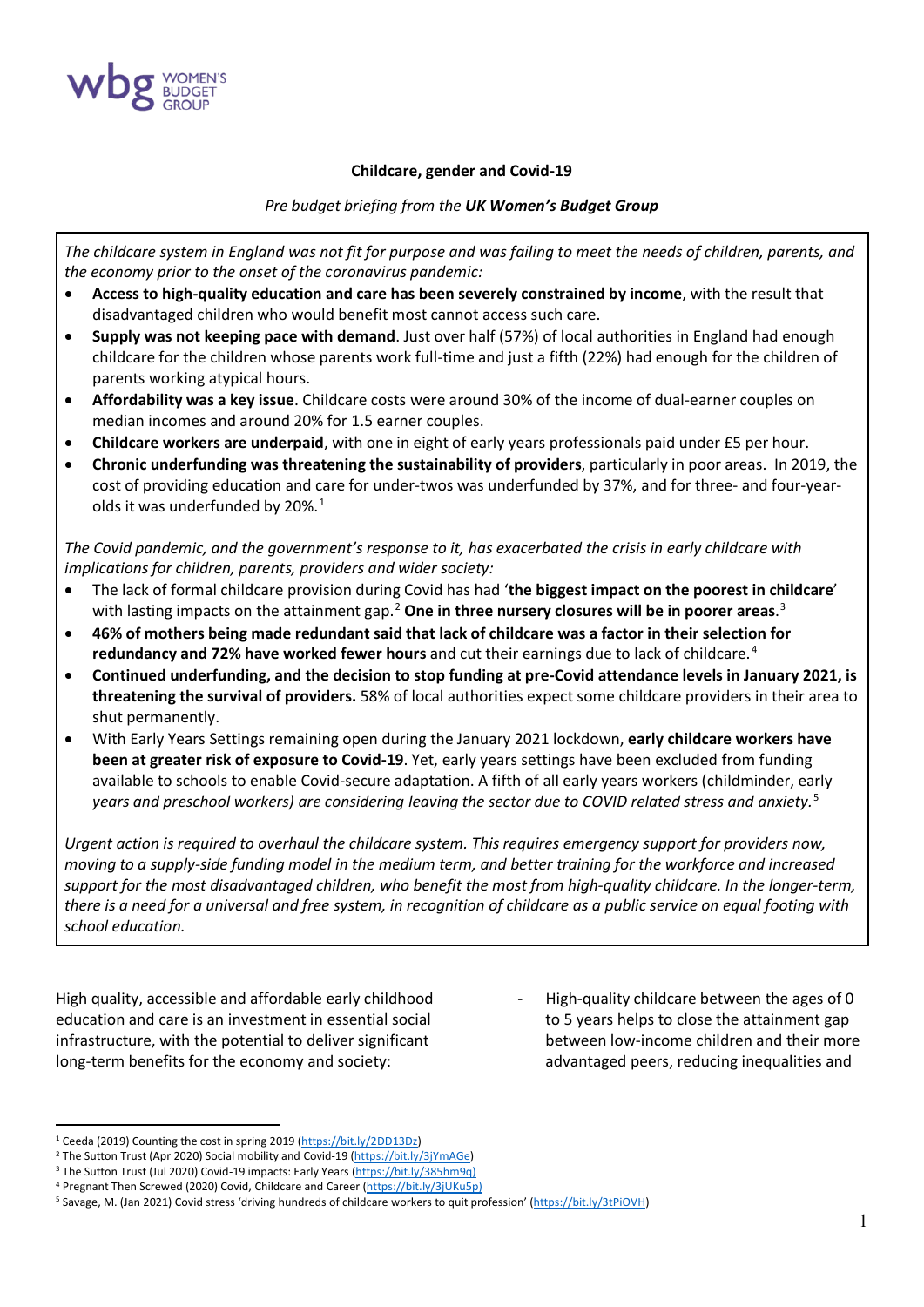

creating benefits that last throughout a child's time in school and beyond.<sup>[6](#page-2-0)</sup>

- It removes barriers to employment, particularly for women, who are still disproportionately responsible for unpaid care.
- It creates jobs in a sector that exists in every town and city across the country.

Yet, the underfunded early childcare sector does not currently deliver to its full potential. The coronavirus pandemic threw into disarray a childcare sector which was already failing to meet the needs of parents, children and the economy as well as grappling with issues of low pay, insufficient training and high staff turnover.

This briefing summarises the key issues – from supply to access, quality and affordability – and analyses the impact of the coronavirus crisis on the short- and longer-term sustainability of the sector.

Please note that this briefing refers to childcare in England. As childcare policy is devolved, policy in other nations may vary. In England, parents access childcare through four main routes, group settings (registered with Ofsted), childminders (Ofsted registered), nannies and informal or family care (often provided by grandparents).

#### **What were the key issues relating to childcare prior to Covid-19?**

*Availability:* Only just over half of local authorities in England (56%) prior to the pandemic reported that they have enough childcare for the children of parents who work full-time, and less than a fifth (18%) have sufficient childcare for the children of parents who work atypical hours. Children with special educational needs or disability are particularly under-served, with

only 19% of local authorities having enough childcare for them.[7](#page-2-1)

*Affordability:* Childcare in the UK is expensive and prices continue to rise above inflation. In 2020, the price of childcare rose between 4-6% for different age groups, well above the 1.4% inflation rate.<sup>[8](#page-2-2)</sup> The TUC found that for parents with a one-year-old child, the cost of their child's nursery provision has grown four times faster than their wages, and more than seven times faster in London (2008-2016).<sup>[9](#page-2-3)</sup> High childcare costs mean that families where both parents are paid at the National Living Wage end up in deficit.<sup>[10](#page-2-4)</sup> A nursery place for children under two costs between 45% and 60% of women's average salaries in England, and between a fifth and a quarter for three- and four-year-olds with the free hours entitlement.<sup>[11](#page-2-0)</sup>

The combination of lack of availability and high childcare costs can block parents' access to employment, with more than half (52%) of nonworking mothers in England preferring to be in paid work if they could arrange the right childcare.<sup>[12](#page-2-5)</sup>

*Low-paid workforce and high turnover:* Staff in the early years sector are low paid. In 2020 the Social Mobility Commission found that one in eight – 13% – of early years professionals are paid under £5 per hour, while the average wage is only  $E7.42$  per hour.<sup>[13](#page-2-6)</sup> This is well below the National Living Wage of £8.72 per hour and much less than the labour market average of £13.27.<sup>[14](#page-2-1)</sup> Recent research for DfE found 70% of childminders have earnings at or below the national living wage. $15$  As a consequence, the sector was losing qualified staff to retail with improving pay and fewer responsibilities, and has a higher-than-average staff turnover rate.<sup>[16](#page-2-3)</sup>

High turnover and low levels of qualification can impact the quality of childcare provided. The number

<span id="page-2-5"></span><span id="page-2-0"></span><sup>&</sup>lt;sup>6</sup> The OECD has identified a range of social benefits that can be derived from 'high quality early childhood education and care', including better health, reduced likelihood of individuals engaging in risky behaviour and strong 'civic and social engagement', with positive 'spill-over effects' for society as a whole. Full report: OECD (2011) 'Investing in high-quality childhood education and care (ECEC) [\(https://bit.ly/2ZmGmnb\)](https://bit.ly/2ZmGmnb) <sup>7</sup> Family and Childcare Trust (2020) Childcare Survey 2020

<span id="page-2-6"></span><span id="page-2-1"></span>[<sup>\(</sup>https://bit.ly/2MASdrg\)](https://bit.ly/2MASdrg)<br><sup>8</sup> Coram Family and Childcare (2020) Childcare Survey 2020

<span id="page-2-2"></span>[<sup>\(</sup>https://bit.ly/2MASdrg\)](https://bit.ly/2MASdrg) p. 17

<span id="page-2-3"></span><sup>9</sup> TUC (2017) Press release: Cost of childcare has risen four times faster than wages since 2008, says TUC [\(http://bit.ly/2ioIyrS\)](http://bit.ly/2ioIyrS)

<span id="page-2-4"></span><sup>&</sup>lt;sup>10</sup> Child Poverty Action Group (2019) The cost of a child in 2019 [\(http://bit.ly/2WrdCal\)](http://bit.ly/2WrdCal)

<sup>&</sup>lt;sup>11</sup> WBG (Jul 2020) Crisis of care for women in England as lock down lifts [\(https://bit.ly/3jDWJ7p\)](https://bit.ly/3jDWJ7p)

<sup>&</sup>lt;sup>12</sup> Department for Education (2018) Childcare and Early Years Survey of Parents in England, 2018 [\(http://bit.ly/331ebKm\)](http://bit.ly/331ebKm) p. 15

<sup>13</sup> Institute of Employment Rights (Aug 2020) Childcare workers paid under £5 per hour, Social Mobility Commission warns (https://bit.ly/3d5yuyj)<br><sup>14</sup> ONS (2020) Annual Survey of Hours and Earnings Table 15 (Childcare and

related personal services) [\(https://bit.ly/3eRjWj6\)](https://bit.ly/3eRjWj6)<br><sup>15</sup> Frontier Economics (2019) Providers' finances: Evidence from the Survey of Childcare and Early Years Providers 2018 [\(https://bit.ly/3gCCWn9\)](https://bit.ly/3gCCWn9)<br><sup>16</sup> Government Business (Jun 2020) Staff turnover for early years sector concerning (https://bit.ly/35ZgEb3)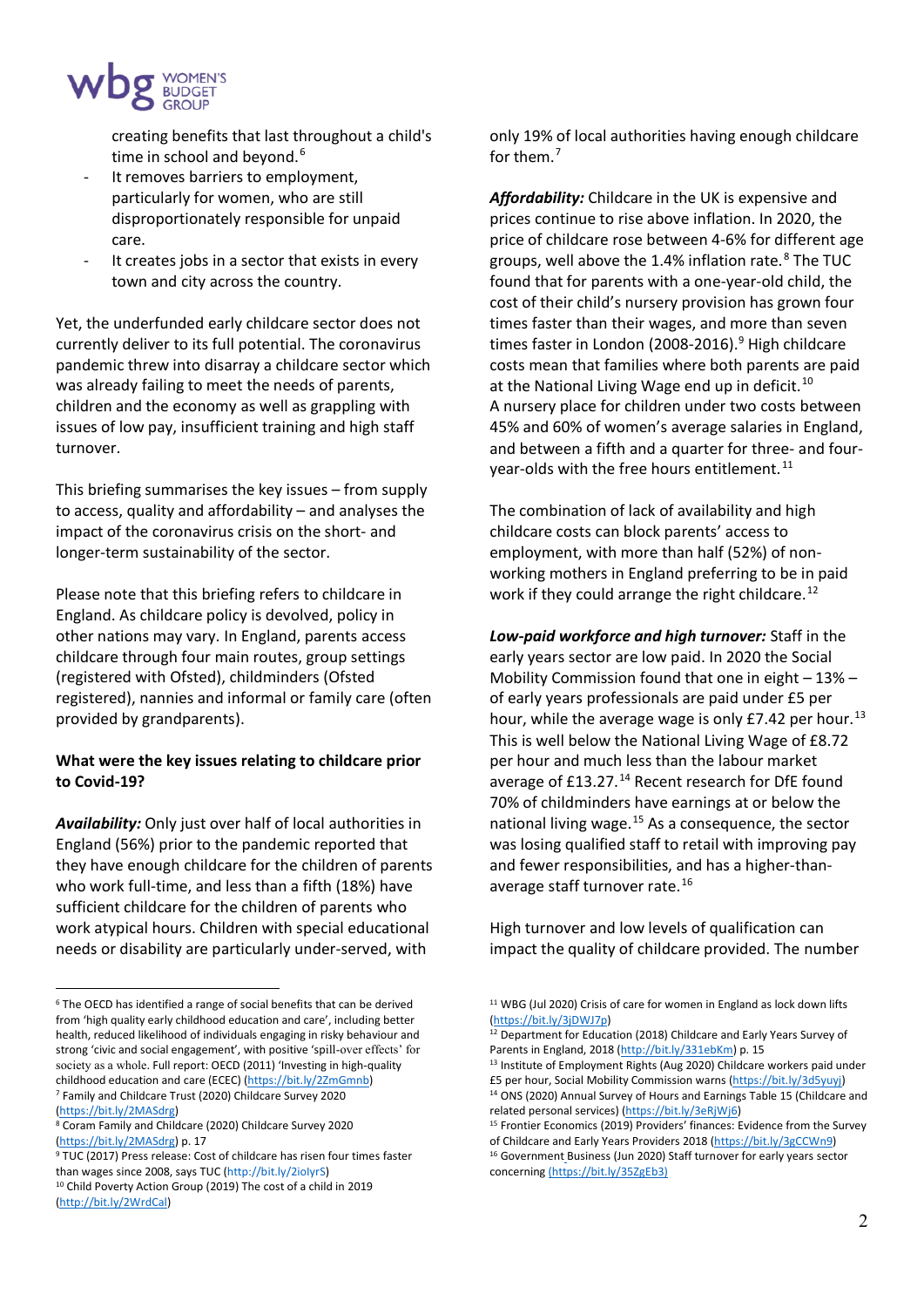

of nursery workers qualified to Level 3 has plummeted to low levels in recent years, from 83% of the workforce to 52% currently.<sup>[17](#page-3-0)</sup>

Underlying these issues is the core problem of how the childcare sector is structured, owned and funded.

*The marketisation of the sector:* England is exceptional within Europe in the extent that it has deliberately shaped the childcare market to promote the provision of services by for-profit companies. 84% of childcare is delivered by for-profit providers, as opposed to 3% in Germany or 4% in France.<sup>[18](#page-3-1)</sup> The nursery sector in England is highly fragmented but international supergroups are now emerging and getting larger as consolidation continues.[19](#page-3-2)

A key structural trend is the steady, continuing corporatisation of the market over time, as many providers have sought to expand their nursery brands locally, regionally and in some cases internationally. Major changes have occurred in recent years. Consolidation within the private market has been rapid. The two largest companies – Busy Bees and Bright Horizons – now have 8% of the market share and provide over 60,500 places. $^{20}$  $^{20}$  $^{20}$  The childcare market in England was valued at £5.5 billion in 2017/18. Private sector (for-profit) nurseries generated an estimated income of £4.7 billion (85%). This is split between £3.3 billion generated by incorporated companies and £1.4 billion generated by sole traders/partnerships.<sup>[21](#page-3-4)</sup>

The rapid privatisation of childcare in England has taken place without any meaningful discussion of the potential risks.<sup>[22](#page-3-5)</sup> However, numerous studies of early years provision around the world have concluded that non-profit settings offer better quality care.<sup>[23](#page-3-6)</sup> Childcare is a labour-intensive industry and therefore cost-cutting measures invariably centre on staffing costs, either employing fewer or cheaper staff. This, in turn, runs the risk of increasing turnover and lowering the quality of the care provided.

<span id="page-3-4"></span>*Fifteenth Edition*. London: Laing and Buisson<br><sup>22</sup> NEF (2020) Quality Childcare for All [\(https://bit.ly/2TPDY5t\)](https://bit.ly/2TPDY5t)

In 2016, the OECD highlighted that a market-based approach to childcare leaves public authorities with less control over fees and less control over when and where services are provided. It identified that market dynamics can result in for-profit providers drifting away from less profitable areas, so that very young children in poorer neighbourhoods are sometimes left without any provision at all. $^{24}$  $^{24}$  $^{24}$ 

This is certainly the case in England, where childcare is of high cost but relatively poor quality, as noted by the OECD. High-quality childcare is often only available to wealthier families because access to high quality provision is constrained by income and location. The regulatory framework focuses on how childcare is provided but not on its quality; it does not have a responsibility to ensure equality of access for children and parents or ensure fair terms and conditions for childcare workers. As a result, the childcare system is characterised by inequalities of access, poor quality, financial instability and poor working conditions.[25](#page-3-2)

#### **Unregistered childcare**

Nannies, a largely unregulated workforce that forms an integral part of the broader childcare sector, work in other people's homes and often also board with their employers. Many work 12+ hour days and provide flexible care not covered by nurseries and childminders, such as evenings and weekends.<sup>[26](#page-3-3)</sup> Home childcarers, including au pairs and nannies, care for children wholly or mainly in the family home. Many work cash-in-hand. As a result, they don't show up in official data, meaning estimates of the size of this "grey economy" vary substantially: Ofsted estimated that there were 10,200 home childcare providers in March 2020, [27](#page-3-4) the Children's Workforce Development Council estimated 36,000 in 2005,<sup>[28](#page-3-5)</sup> while a 2006 study by the now-defunct Sharing Care

<span id="page-3-0"></span> $17$  Ibid.

<span id="page-3-1"></span><sup>18</sup> Barrett-Evans, Dominic and Birlean, Diana (2018) *Childcare UK Market Report; Fifteenth Edition*, London: Laing and Buisson 19 Ibid.

<span id="page-3-2"></span>

<span id="page-3-3"></span><sup>&</sup>lt;sup>20</sup> Penn, H. (2018) Quality of employment of childcare staff (unpublished) <sup>21</sup> Barrett-Evans, D and Birlean, D (2018) *Childcare UK Market Report;* 

<span id="page-3-6"></span><span id="page-3-5"></span><sup>23</sup> See for example: Cleveland, G., & Krashinsky, M. (2009). The Non-Profit Advantage: Producing Quality in Thick and Thin Child Care Markets. Journal of Policy Analysis and Management, 28(3), 440 - 462.

<sup>&</sup>lt;sup>24</sup> OECD (2016) Who uses childcare? Background brief on inequalities in the use of formal early childhood education and care (ECEC) among very

young children (https://bit.ly/2TSzJpP)<br>
<sup>25</sup> NEF (2020) Quality Childcare for All [\(https://bit.ly/2TPDY5t\)](https://bit.ly/2TPDY5t)<br>
<sup>26</sup> Solidarity and Care (2020) Nanny Solidarity Now [\(https://bit.ly/3jHPtYD\)](https://bit.ly/3jHPtYD)<br>
<sup>27</sup> Ofsted (Sep 2020) Main findin

at 31 March 2020 [\(https://bit.ly/3rJDTiD\)](https://bit.ly/3rJDTiD)<br><sup>28</sup> Nursery World (Nov 2009) Analysis: A closer look at nanny workforce [\(https://bit.ly/3tRnGJV\)](https://bit.ly/3tRnGJV)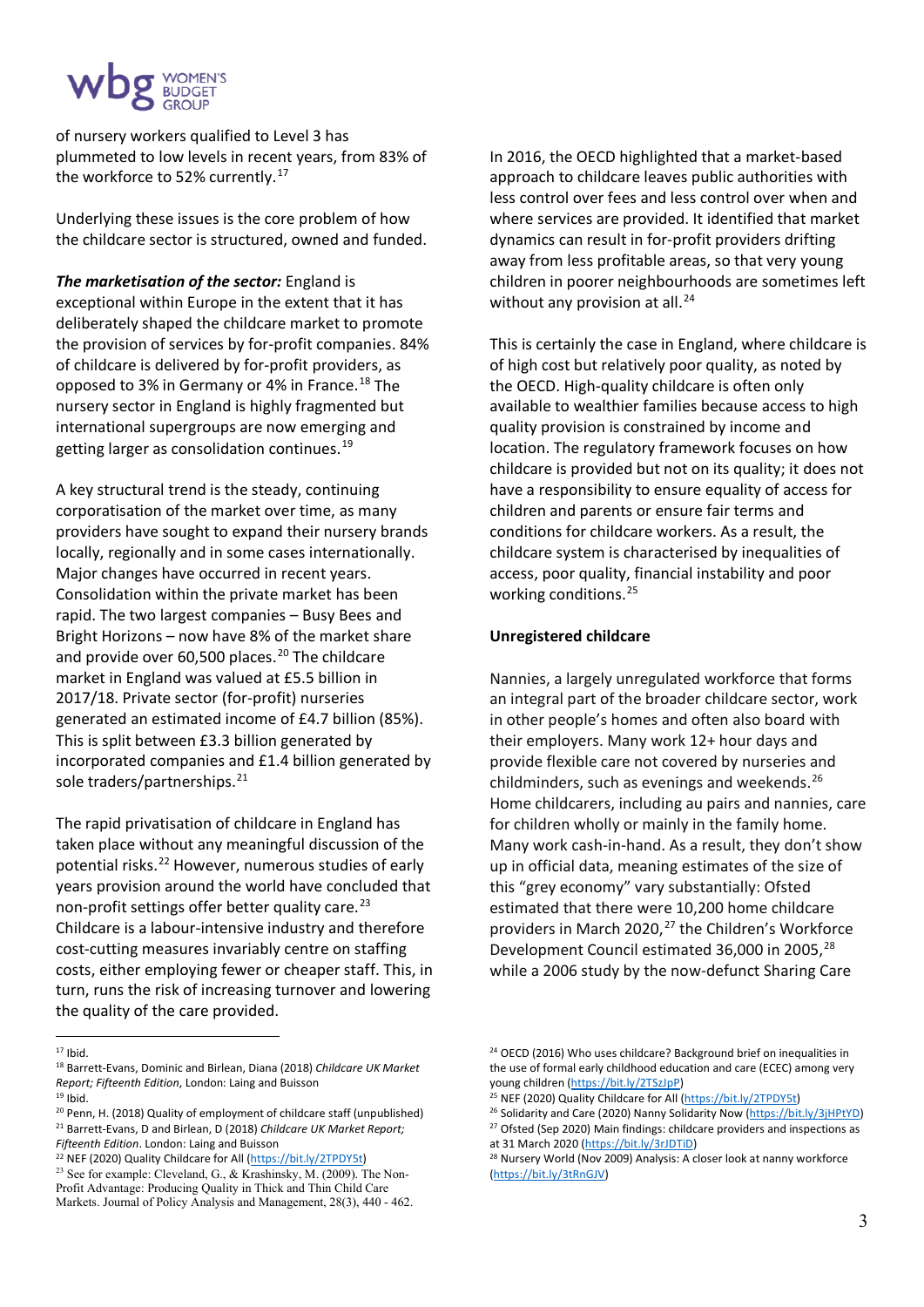

put the number at over 110,000.<sup>[29](#page-4-0)</sup> Because such work is relatively unregulated – home childcarers are not required to register with Ofsted, undergo background checks or have liability insurance – it has historically attracted undocumented migrant workers. The workers are particularly vulnerable to poor conditions, facing losing their home or deportation if they report their employer.<sup>[30](#page-4-1)</sup>

#### **What childcare support is available?**

Childcare support for parents is a mix of in-kind support and cash transfers.

*Universal Credit:* Families claiming UC where one or both parents are in paid work can claim up to 85% of the childcare costs for their first two children. This is paid in arrears through the single UC monthly payment, which means parents have to pay for childcare upfront.

Universal Credit may undermine low-income parents' ability to work. UC is tapered as earnings rise, which means reduced gains to employment or increased number of hours worked, since families will be faced with higher childcare costs not covered by UC. The disincentives are particularly strong for 'second earners' – mostly women – who also face employment disincentives due to a single work allowance for the couple before tapering of UC starts.<sup>[31](#page-4-2)</sup>

*Tax-free childcare:* Cash transfers that act as a discount on the cost of childcare are available through the 'tax-free childcare' scheme. This entitles some families (both resident adults need to be in employment) to 20p of support for every 80p they spend on childcare. Despite the name, this is independent of the tax system and all parents who are not eligible for childcare support under Universal Credit can use it. Parents pay into an online childcare account, which is then topped by the government

with 20p for every 80p deposited. This scheme replaces the similar but much less widely-available employer-based childcare vouchers.

*Free hours entitlement:* Parents can access in-kind support through the 'free entitlement' to early education. This is available for three- and four-yearolds and the most disadvantaged two-year-olds. All eligible families can access 15 hours per week for 38 weeks per year. Working families in which all adults are in employment are entitled to a further 15 hours per week since 2017.

While the extension of the free entitlement is a welcome move, and early evidence suggests a positive impact in working hours for parents,  $32$  there are significant concerns about equity. The stricter eligibility requirements for the additional 15 hours exclude around half of the poorest families that access the free 15 hours.<sup>[33](#page-4-4)</sup> The regressive nature of this policy – with the poorest families excluded from additional hours is likely to widen the achievement gap. $34$ 

*Subsidised nurseries:* Another important form of inkind support is directly provided services via local authorities, such as Sure Start Children's Centres and free or subsidised nursery schools. However, many centres have been closed in the last decade as funding has fallen sharply.[35](#page-4-5)

### **Underfunding of childcare provision**

There are issues with the low rate at which the free hours entitlement policy is being funded.<sup>[36](#page-4-2)</sup> Underfunding is likely to undermine the sector's ability to provide care, and may also compromise the quality of care,<sup>[37](#page-4-3)</sup> a concern echoed by the House of Commons Treasury Committee.<sup>[38](#page-4-4)</sup>

Broader cuts to local government funding are also heavily impacting childcare provision (see below).

4

<span id="page-4-0"></span><sup>29</sup> BBC News (April 2006) Higher salaries fuel 'nanny boom'

<span id="page-4-1"></span>[<sup>\(</sup>https://bbc.in/3pe8kfg\)](https://bbc.in/3pe8kfg)<br><sup>30</sup> Hall, M. and Deutsch, V. (Oct 2020) Why scrapping hostile environment policies would benefit kids, parents, and childcare workers [\(https://bit.ly/3rXYIan](https://bit.ly/3rXYIan))

<span id="page-4-5"></span><span id="page-4-2"></span><sup>&</sup>lt;sup>31</sup> WBG (2018) Submission to the 'Childcare as Barrier to Work Enquiry' of the Work and Pensions Select Committee [\(https://bit.ly/2PTpldK\)](https://bit.ly/2PTpldK) <sup>32</sup> Department for Education (2018) Evaluation of the first year of the national rollout of 30 hours free childcare research report

<span id="page-4-4"></span><span id="page-4-3"></span>[<sup>\(</sup>http://bit.ly/36egJa5\)](http://bit.ly/36egJa5)<br><sup>33</sup> The Guardian (12 Feb 2017) Parents on zero-hour contracts 'could miss

<sup>&</sup>lt;sup>34</sup> Education Policy Institute (2016) Widening the gap? The impact of the 30-hour entitlement on early years education and childcare

<sup>(</sup>http://bit.ly/2bkfttz)<br><sup>35</sup> The Sutton Trust (2018) Stop Start: Survival, decline or closure? Children's centres in England, 2018 [\(http://bit.ly/34dMFK0\)](http://bit.ly/34dMFK0)

<sup>&</sup>lt;sup>36</sup> IPPR (2015) Extending the early years entitlement - Costings, concerns

and alternatives [\(http://bit.ly/1KTD10I\)](http://bit.ly/1KTD10I)<br><sup>37</sup> House of Commons Committee of Public Accounts (2016) Entitlement to free early years education and childcare, Fourth Report of Session 2016–

<sup>17</sup> [\(http://bit.ly/2mC0KLN\)](http://bit.ly/2mC0KLN)<br><sup>38</sup> House of Commons Treasury Committee (2018) Childcare: Ninth Report of Session 2017–19 [\(http://bit.ly/2oto98o\)](http://bit.ly/2oto98o) 

out on free childcare' [\(http://bit.ly/2lbdPhc\)](http://bit.ly/2lbdPhc)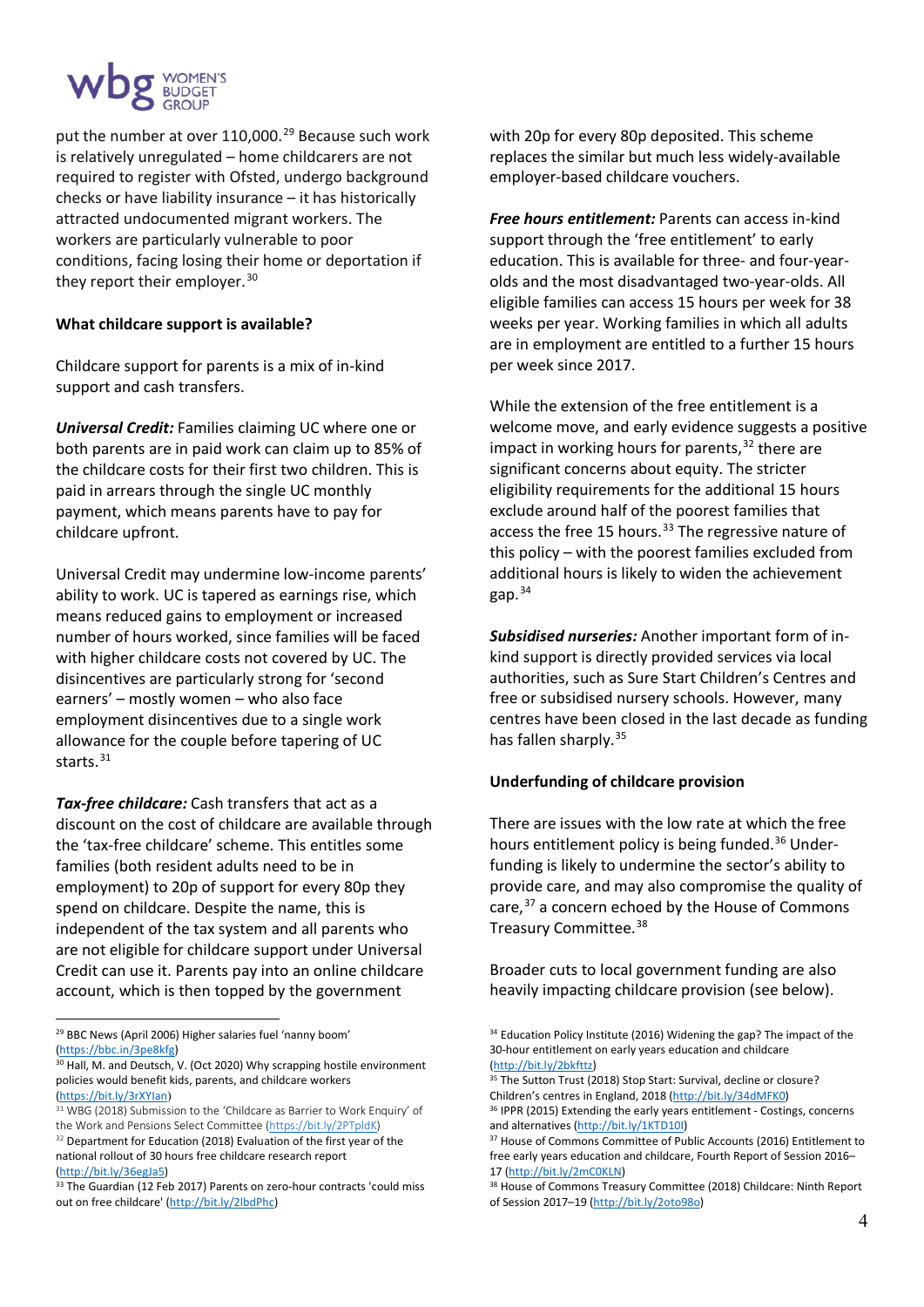#### *Early Years Funding Formula*

The Early Years National Funding Formula (EYNFF) is the mechanism through which central government allocates money to local authorities to pay providers for the 15- and 30-hours free entitlement for threeand four-year-olds. Most funds (90%) are distributed using a base rate rather than more responsive supplements, like statutory quality supplements to cover support of children with additional needs. This has a negative impact on local authorities' ability to drive up the quality of local childcare and results in underfunding for the free hours entitlements.<sup>[39](#page-5-0)</sup> In 2019, the cost of providing education and care for under-twos was underfunded by 37%, and for three-and four-year-olds it was underfunded by 20%.<sup>[40](#page-5-1)</sup> This amounts to a funding deficit of £662 million for the childcare sector in 2019/2020.<sup>[41](#page-5-2)</sup> This underfunding has driven up the cost of parent-paid hours, as providers try to cross-subsidise the funding shortfall of free hours from parent-paid fees.

#### *Cuts to local government funding*

Broader funding trends are heavily impacting childcare. Local authorities have had large reductions in funding for early years. Spending fell by a third (33%) on children's centres, from £835 million in 2014/15 to £560 million in 2017/18.<sup>[42](#page-5-3)</sup> The impact on Sure Start centres (and other and LA-provided services) has been, and will continue to be, severe across England. Over 1,000 children's centres closed between 2009 and 2017.<sup>[43](#page-5-4)</sup> Moreover, in general the more deprived the local authority the greater the financial retrenchment, leaving those with the highest levels of need the most limited resources.<sup>[44](#page-5-5)</sup>

#### **What has been the impact of Covid-19 on the childcare sector?**

The childcare sector has played a key role during the coronavirus pandemic. Over the first national lockdown, between 33-38% of nurseries and 51-53% of childminders were open for vulnerable children and key workers' families.<sup>[45](#page-5-0)</sup> During the national lockdown which started in January 2021, early childcare settings have remained open while schools have been closed to all but key worker's and vulnerable children. The coronavirus pandemic (and the government's response to it) has dealt a significant blow to the childcare sector and its sustainability is under threat. In April 2020, during the first lockdown, a survey found one in four childcare providers expected to close in the next 12 months.[46](#page-5-1)

*Low occupancy rates:* The sector faced minimal occupancy rates during the Spring 2020 lockdown, with an average of 7 children across settings, compared to 45 in December 2019. This represents an 11% occupancy rate, compared to the usual 77%. Following the easing of lockdown in the summer before the second wave, occupancy averaged 38% in first weeks, with a third of nurseries reporting levels of 25% or less.<sup>[47](#page-5-3)</sup> Occupancy rates across the autumn term varied with some reports suggesting higher numbers of children returned in wealthier areas. Low occupancy rates result in larger financial deficits because, although nurseries have some flexibility to adjust staff to reflect child attendance, many costs are fixed (e.g. rent, utilities, insurance, payroll costs). During 2020, 69% of settings anticipated running at a loss for the remainder of the year – a situation that is unsustainable for a sector that has faced funding challenges for many years.<sup>[48](#page-5-6)</sup>

*Lack of government support:* The government continued to pay the free hours entitlement to providers, regardless of children attending for 2020. Childcare providers were also able to access the Coronavirus Job Retention Scheme (CJRS), but staff paid by the free entitlement hours were not eligible for furlough. This introduced considerable administrative uncertainty for providers since childcare provision is cross-subsidised across ages (see above) and therefore there is no clear division between 'free hours' and parent-paid hours.<sup>[49](#page-5-5)</sup>

<span id="page-5-0"></span><sup>&</sup>lt;sup>39</sup> Noden, P. and West, A. (2016) The Early Years Single Funding Formula:

<span id="page-5-1"></span>National policy and local implementation [\(http://bit.ly/2mWoddv\)](http://bit.ly/2mWoddv)<br><sup>40</sup> Ceeda (2019) Counting the cost in spring 2019 [\(https://bit.ly/2DD13Dz\)](https://bit.ly/2DD13Dz)<br><sup>41</sup> Ibid.

<span id="page-5-6"></span><span id="page-5-3"></span><span id="page-5-2"></span><sup>42</sup> Action for Children (2019) Closed Doors: Children's centre usage between 2014/15 and 2017/18 [\(https://bit.ly/3ikjhZz\)](https://bit.ly/3ikjhZz)<br><sup>43</sup> The Sutton Trust (2018) Stop Start: Survival, decline or closure?

<span id="page-5-4"></span>Children's centres in England, 2018 [\(http://bit.ly/34dMFK0\)](http://bit.ly/34dMFK0)<br><sup>44</sup> Ceeda (2019) Independent research about and for the early years sector

<span id="page-5-5"></span><sup>-</sup> Annual Report 2019 [\(https://bit.ly/3gD9eOF\)](https://bit.ly/3gD9eOF)

<sup>45</sup> Ceeda (2020) Sustainability of the early education and childcare sector during the coronavirus pandemic and beyond (https://bit.ly/3kxfBpo)<br><sup>46</sup> The Guardian (24 Apr 2020) UK childcare industry 'crushed' by coronavirus crisis [\(https://bit.ly/2MqqN7l\)](https://bit.ly/2MqqN7l) 47 Ibid.

<sup>48</sup> Early Years Alliance (2020) Parents set to face childcare 'chaos' as new data shows huge scale of financial losses facing early years sector (https://bit.ly/2JzFCX1)

<sup>49</sup> Ceeda (2020) Sustainability of the early education and childcare sector during the coronavirus pandemic and beyond (https://bit.ly/3kxfBpo)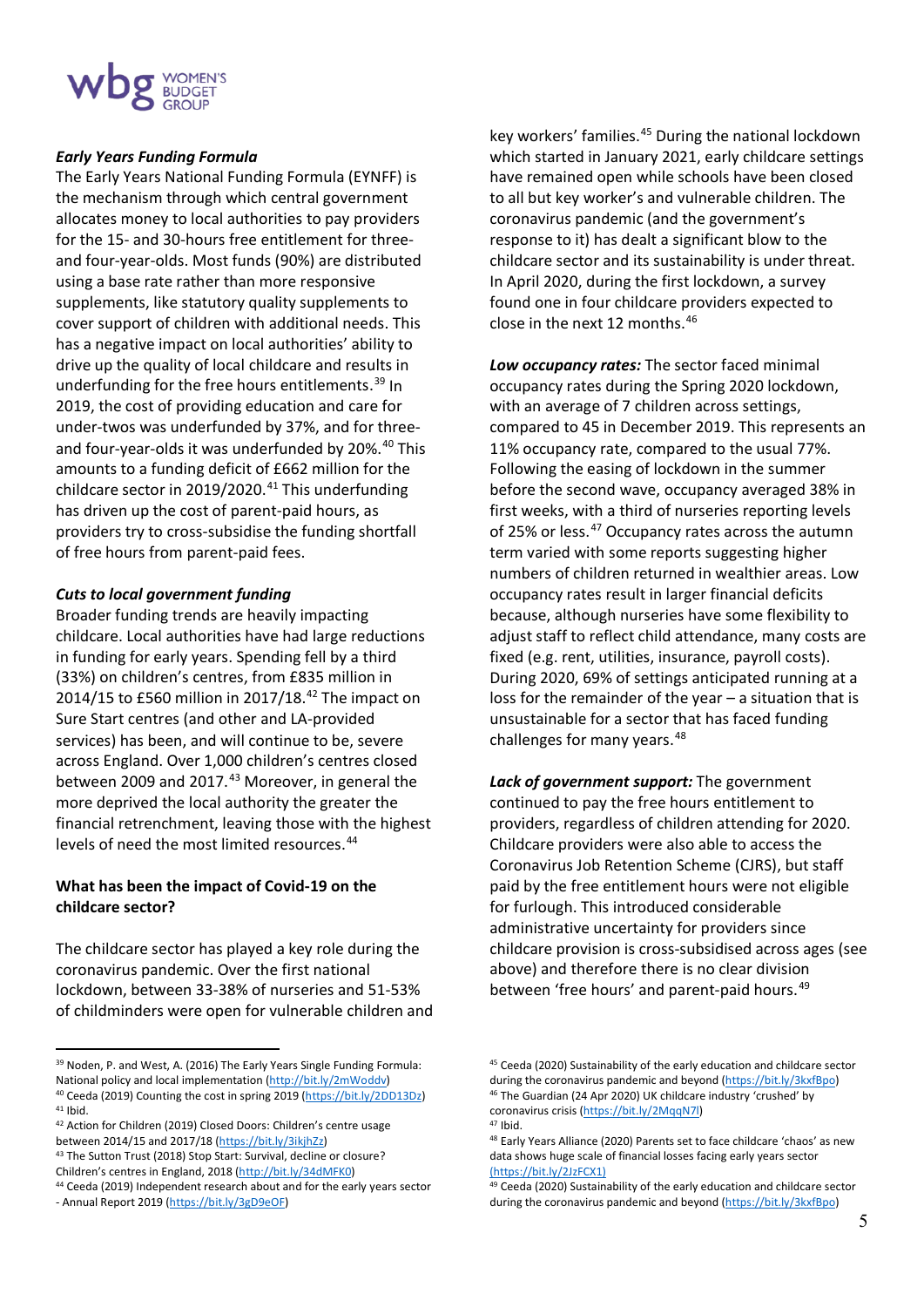

Whilst there are issues with the level of the free hours funding, the continued payment of this during 2020, regardless of attendance, did ensure some income for providers. On 17 December 2020, the Department for Education (DfE) confirmed that funding for the government's early years schemes would no longer be paid to local authorities at pre-pandemic levels and would instead revert to funding attached to children present/registered to attend on week of the January census.[50](#page-6-0) Statistics from the Department for Education show a dramatic fall in the number of children attending early years settings since the start of the 2021 spring term - 37% of normal term-time rates and just 52% of what the government would normally expect at this time of year.<sup>[51](#page-6-1)</sup>

The IFS predicts the loss of income from parents fees and free hours entitlements means many providers will be at high risk of closure.<sup>[52](#page-6-2)</sup> Research by the Coram Family and Childcare Charity found that 58% of local authorities expect some childcare providers in their area to shut permanently when funding at pre-pandemic levels ends in January 2021.<sup>[53](#page-6-3)</sup> Already in October 2020, 12% of young mothers surveyed by the Young Women's Trust said their nursery had closed down permanently.[54](#page-6-4) It is likely that deprived areas will be most affected, as prospect for future private sector investment is low in these areas and Sure Start centres become increasingly rare.

#### *Covid Adaptations*

Like schools, early years settings have had to make adaptations to ensure they are Covid-safe. Despite all Ofsted registered providers delivering Early Years Education and Care, as part of the Early Years Foundation Stage framework, they have not been eligible to apply for the DFE's financial support to cover "exceptional costs" related to Covid-19. Whilst schools have been able to access this all early years settings (including maintained nursery schools) have

been excluded from funding.<sup>[55](#page-6-5)</sup> Likewise the DfE Coronavirus Workforce fund is only available for schools "that provide education to all pupils who are required to be in compulsory education" so the early years is excluded, despite having enforced ratios of adults to children that must be maintained. This had led to settings having to close due to insufficient staff leaving critical workers without childcare.<sup>[56](#page-6-0)</sup>

#### *Statutory Sick Pay*

Various reports evidence that statutory sick pay makes it very difficult for many workers to follow selfisolation guidance, especially if they are on low incomes or in insecure employment and this is the case for many in the childcare sector.<sup>[57](#page-6-6)</sup> <sup>[58](#page-6-7)</sup> Childminders do not receive sick pay.[59](#page-6-8) Nannies only qualify for it when they are on payroll but around half the sector relies on cash-in-hand payments or works without contracts putting many under financial pressure if they fall ill. Recent figures show that the discretionary £500 self-isolation payment is only approved for 1 in 4. $^{60}$  $^{60}$  $^{60}$ 

#### **What the Government should do**

Childcare providers are currently facing an impossible situation with responsibility for delivering a critical public service and enabling key workers to perform their vital roles, whilst facing substantial financial challenges due to lower occupancy and continued underfunding.

Meanwhile transmission rates in childcare settings rose substantially after December 2020, from 604 case reported by early years settings during the week of 14December 2020 up to 2279 reports during the week of 18 January 2021.<sup>[61](#page-6-10)</sup>

The limited support measures introduced by the government so far have been inadequate for children,

<sup>57</sup> Resolution Foundation (Dec 2020) Reforming Statutory Sick Pk to support the Covid-19 recovery phase (https://bit.ly/3rJuOpT)<br><sup>58</sup> TUC (Sep 2020) Why we need an increase in statutory sick pay

<span id="page-6-0"></span> $50$  Early Years Alliance (Dec 2020) DfE fails to extend funding support to spring term (https://bit.ly/37427vW)<br><sup>51</sup> Early Years Alliance (Jan 2021) DfE data shows huge decline in early

<span id="page-6-1"></span>years attendance [\(https://bit.ly/3acEyDt\)](https://bit.ly/3acEyDt)

<span id="page-6-7"></span><span id="page-6-6"></span><span id="page-6-2"></span><sup>&</sup>lt;sup>52</sup> IFS (Jan 2021) Today's early years census likely to reduce government spending on childcare significantly [\(https://bit.ly/3jIklZc\)](https://bit.ly/3jIklZc)<br><sup>53</sup> Coram Family and Childcare (Dec 2020) Over half of local authorities in

<span id="page-6-8"></span><span id="page-6-3"></span>England anticipate permanent closure of childcare providers after Covid funding ends [\(https://bit.ly/2NkoFlq\)](https://bit.ly/2NkoFlq)<br><sup>54</sup> Young Women's Trust (Nov 2020) Picking up the Pieces: Young Women's

<span id="page-6-9"></span><span id="page-6-4"></span>Experiences of 2020 [\(https://bit.ly/35Msmqs\)](https://bit.ly/35Msmqs)

<span id="page-6-10"></span><span id="page-6-5"></span> $55$  Early Years Alliance (May 2020) CORONAVIRUS: Alliance criticises lack of government support to help childcare providers reopen safely on 1 June [\(https://bit.ly/3d5LJz6\)](https://bit.ly/3d5LJz6) 

<sup>56</sup> Department for Education (Dec 2020) Coronavirus (COVID-19) workforce fund to support schools with costs of staff absences from 1 November 2020 to 31 December 2020 [\(https://bit.ly/3aYDnGB\)](https://bit.ly/3aYDnGB)

<sup>(</sup>https://bit.ly/3rEMino)<br><sup>59</sup> Social Mobility Commission (Aug 2020) The stability of the early years<br>workforce in England (https://bit.ly/3peadbQ)

<sup>60</sup> BBC News (Jan 2021) Coronavirus: majority of discretionary self-isolation support applications rejected, Labour say [\(https://bbc.in/3d6ybTU\)](https://bbc.in/3d6ybTU) 61 Gov UK (2021) Reported Coronavirus (COVID-19) notifications by

registered early years and childcare settings [\(https://bit.ly/3aQcXGY\)](https://bit.ly/3aQcXGY)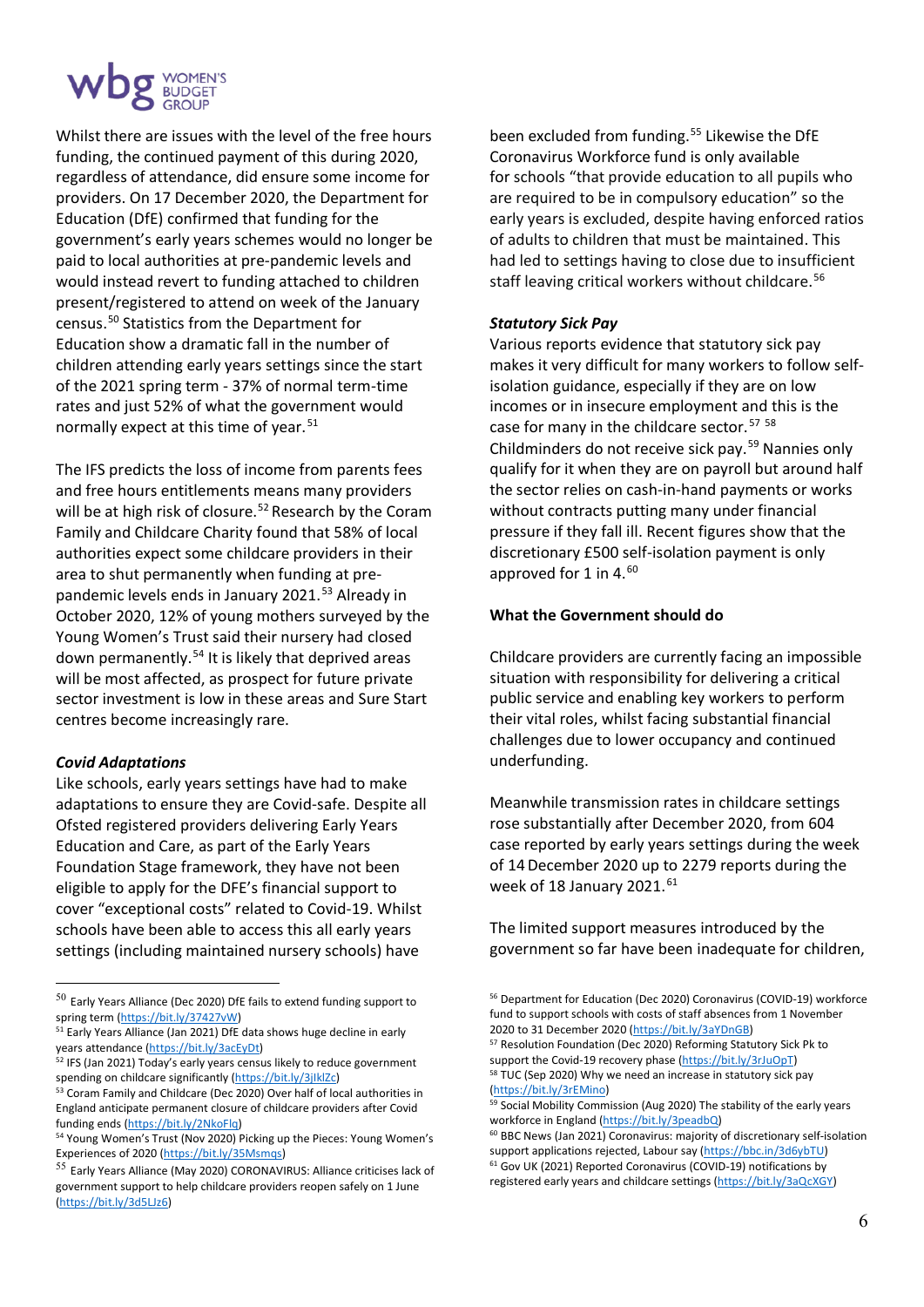

parents, early years staff, and childcare providers. Other governments with similar marketised childcare provision have taken more decisive steps to protect this essential sector:

**Republic of Ireland**: The Irish government put in place a temporary 'Wage Subsidy Childcare Scheme' to fund childcare workers' salaries (and lifted to at least living wage where needed). It also made additional contributions towards the ongoing costs and overheads of nurseries (calculated as 15% of staff salary costs). The policy was partly driven by concerns about large numbers of childcare workers moving on to benefits if made redundant and to stop parents being liable for childcare fees during the lockdown. Payments were linked to staff and running costs, not the number of children in settings.

**Wales:** The devolved government redeployed its 'free hours' childcare funding to ensure that key workers received free childcare for their children during the crisis through the Pre-School Children Coronavirus Childcare Assistance Scheme.

**Northern Ireland:** NI have set up the 'childcare recovery support fund' to help to cover the additional costs that childcare providers face and to incentivise reopening. Funding is available to Ofsted registered childminders and group settings and linked to total number of children registered pre- and post-Covid-19 (not just those that qualify for free hours).

### *Urgent interventions*

An immediate first step must be to support children, parents, providers and childcare workers during the current national lockdown, which commenced in January 2021. This requires that:

- All nurseries and early years settings are required to target provision to critical workers children and vulnerable children, on the same time frame as primary schools.
- Implement emergency funding to rescue and reform the sector.
- Make funding available for the early years sector to cover additional costs incurred due to Covid-19, including provision of PPE and onsite lateral flow tests for all staff.
- Implement a legal right to furlough for all parents who need to care for their children at home.

• Prioritise early years' staff (and education staff) for vaccines.

Emergency funding for the sector should be enabled through the creation of a new Childcare Infrastructure Fund (CIF).<sup>[62](#page-7-0)</sup> Through repurposing and building on existing government support schemes, the reforms would present a significant, temporary improvement on the existing funding model for childcare – effectively replacing the free hours entitlement with a larger direct payment enabling all Ofsted-registered providers (including those who currently rely heavily on parental income) to retain staff, meet essential overheads and deliver high quality childcare where it is most needed. The scheme will be able to support both Ofsted registered group settings and childminders.

The CIF budget should be held and administered by the DFE with funds diverted from both the existing free hours entitlement and payments made to childcare providers through the Self-Employed Income Support Scheme, the Coronavirus Job Retention Scheme and any subsequent wage support schemes. In return for accessing the CIF childcare providers would have to meet the following conditions:

- Remain open and provide free care for all children aged between zero and five, up to current total capacity, prioritising vulnerable children and children of key workers, those unable to work from home and those previously eligible for the free hours entitlement.
- Ensure no fees are charged to parents whose children are not presently using childcare.
- Not make any staff redundant and pay every worker at a rate equal to or above the Real Living Wage, and support all staff to access online or practical training to improve skills.
- Provide clarity on tax status (on a country-bycountry basis if a multi-national company) and commit to not engage in dividends or share buybacks during the period while in receipt of financial support through the CIF.

The CIF would enable the government to safeguard the early years education and childcare sector, ensuring that children continue to benefit from access and that parents, especially mothers, are able to continue working. Once this critical time is over, the

<span id="page-7-0"></span><sup>62</sup> NEF (2020) A Childcare Infrastructure Fund -